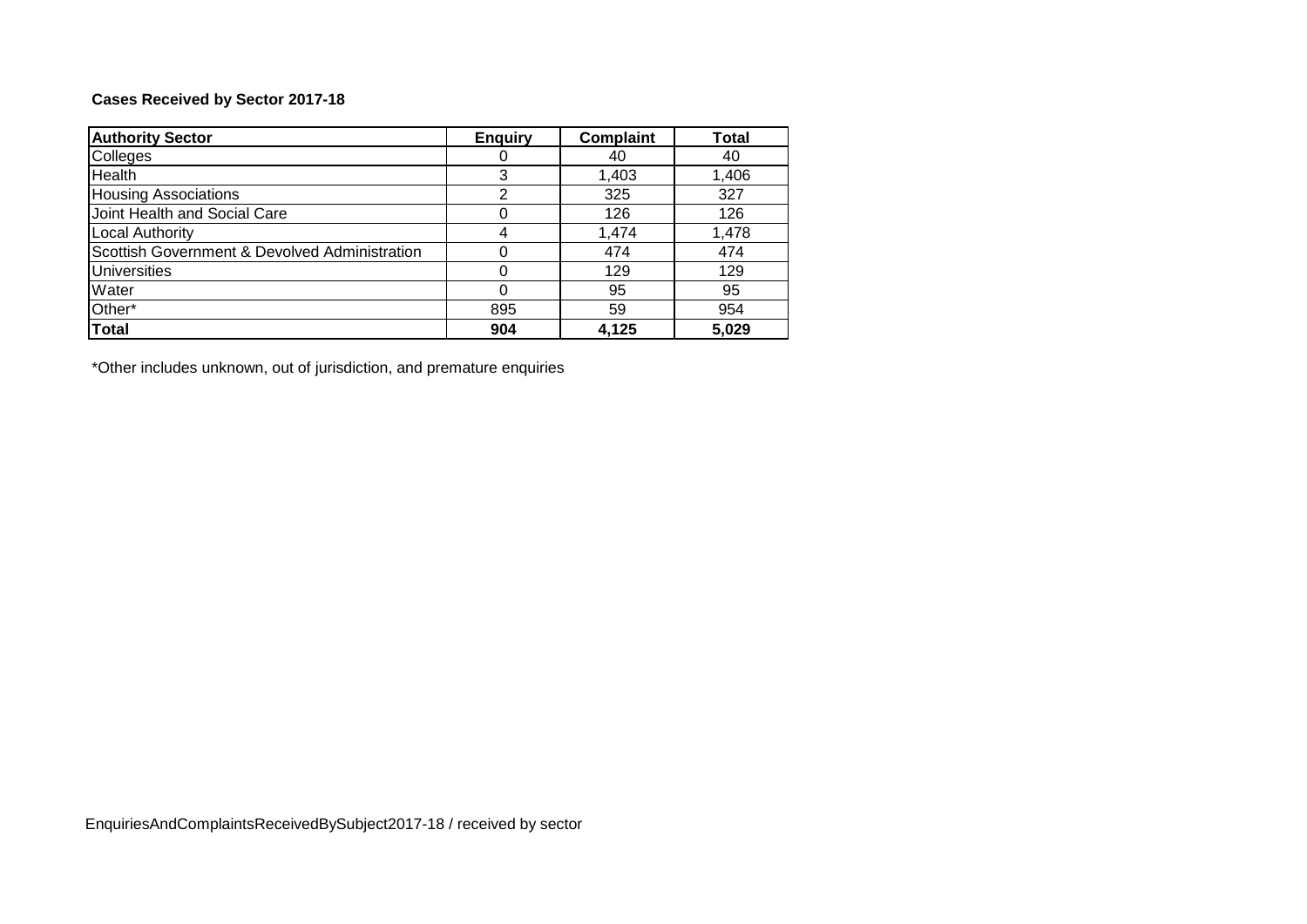# **College Cases Received 2017-18**

| <b>Subject</b>                                             | <b>Enquiry</b> | <b>Complaint</b> | Total |
|------------------------------------------------------------|----------------|------------------|-------|
| Academic appeal / exam results / degree classification     |                |                  |       |
| Teaching and supervision                                   |                |                  |       |
| Communication / staff attitude / dignity / confidentiality |                | 5                |       |
| Complaints handling                                        |                |                  |       |
| Policy / administration                                    |                | 5                |       |
| Special needs - assessment and provision                   |                |                  |       |
| Admissions                                                 |                |                  |       |
| Antisocial behaviour                                       |                |                  |       |
| Welfare                                                    |                |                  |       |
| Subject Unknown                                            |                |                  |       |
| <b>Total</b>                                               |                | 40               | 40    |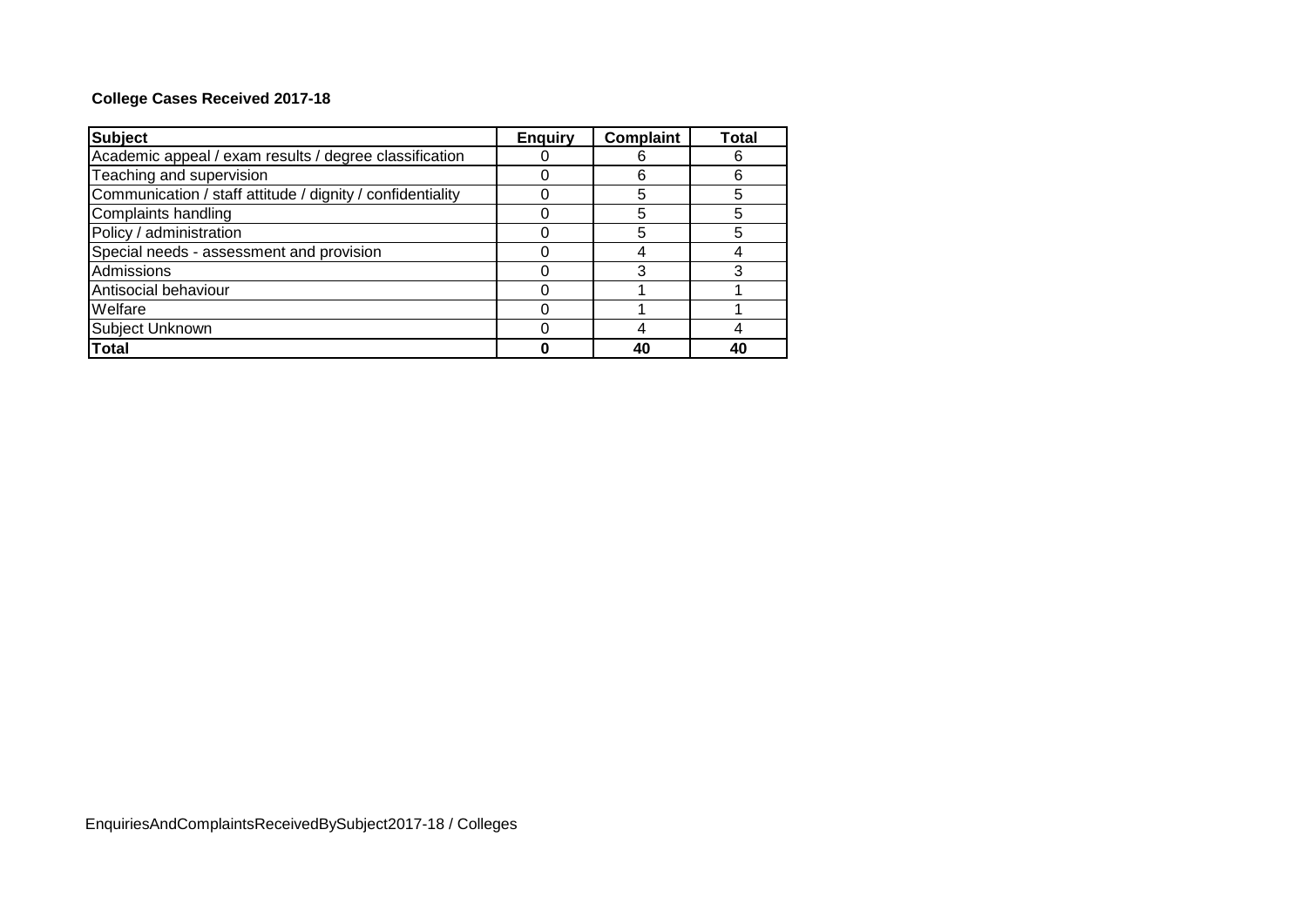# **University Cases Received 2017-18**

| <b>Subject</b>                                             | <b>Enquiry</b> | <b>Complaint</b> | Total |
|------------------------------------------------------------|----------------|------------------|-------|
| Academic appeal / exam results / degree classification     |                | 50               | 50    |
| Policy / administration                                    | 0              | 20               | 20    |
| Teaching and supervision                                   | 0              | 14               | 14    |
| Student discipline                                         | $\Omega$       | 9                | 9     |
| Complaints handling                                        |                | 9                | 9     |
| Communication / staff attitude / dignity / confidentiality | 0              | 7                |       |
| Admissions                                                 | 0              | 4                | 4     |
| <b>Personnel matters</b>                                   | 0              | 3                | 3     |
| Welfare                                                    | 0              | 2                |       |
| Special needs - assessment and provision                   | 0              | 2                |       |
| Property                                                   | 0              |                  |       |
| Plagiarism and intellectual property                       | 0              |                  |       |
| Grants / allowances / bursaries                            | 0              |                  |       |
| Accommodation                                              | O              |                  |       |
| Out Of Jurisdiction                                        | 0              |                  |       |
| Subject Unknown                                            | O              | 4                |       |
| Total                                                      |                | 129              | 129   |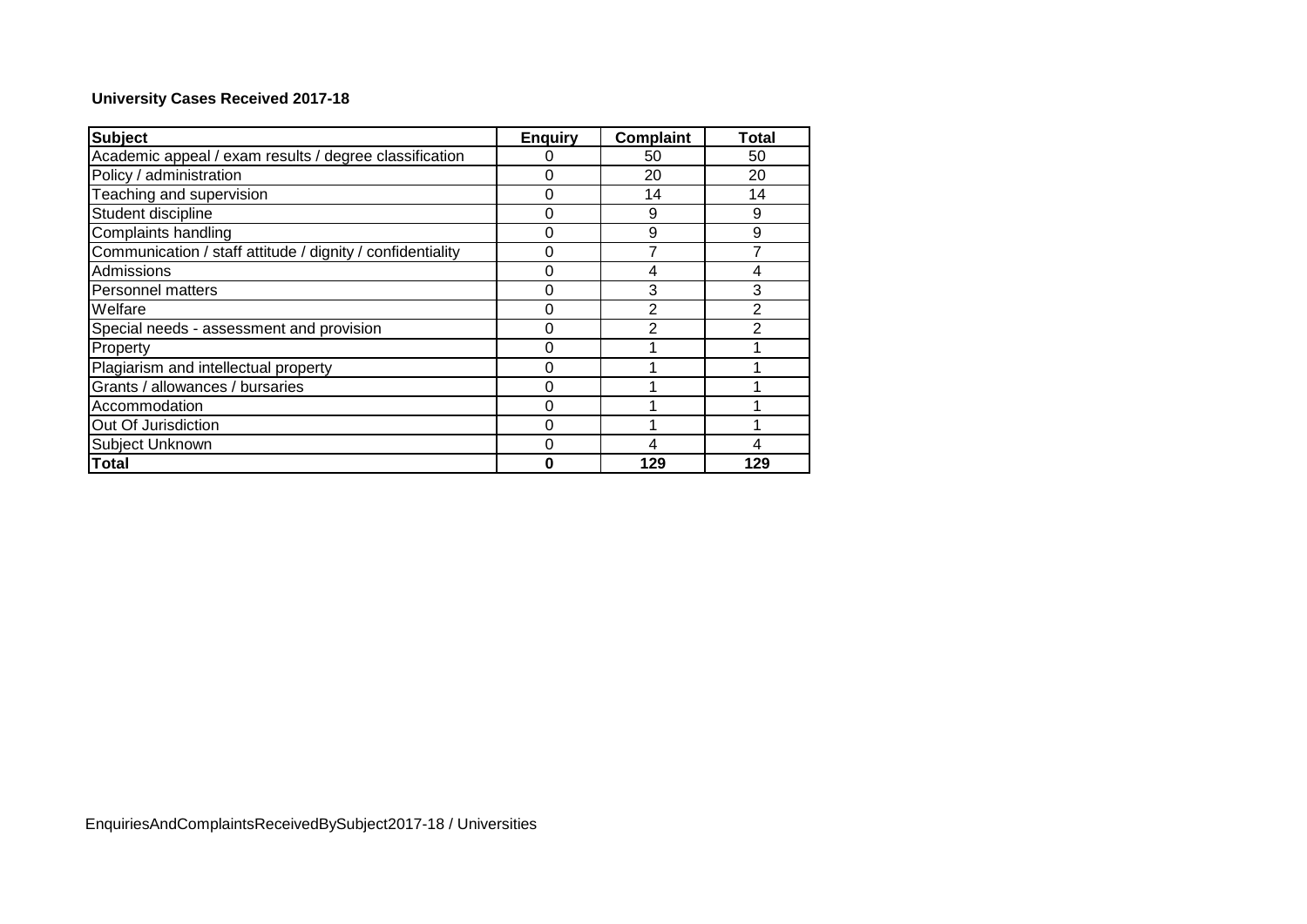#### **Health Cases Received 2017-18**

| <b>Subject</b>                                                   | <b>Enguiry</b> | <b>Complaint</b> | <b>Total</b>   |
|------------------------------------------------------------------|----------------|------------------|----------------|
| Clinical treatment / diagnosis                                   |                | 870              | 871            |
| Communication / staff attitude / dignity / confidentiality       | 0              | 112              | 112            |
| Appointments / Admissions (delay / cancellation / waiting lists) | 0              | 87               | 87             |
| Complaints handling                                              | 0              | 63               | 63             |
| Policy / administration                                          |                | 62               | 63             |
| Nurses / nursing care                                            | 0              | 28               | 28             |
| Admission / discharge / transfer procedures                      | 0              | 25               | 25             |
| Lists (incl difficulty registering and removal from lists)       | 0              | 21               | 21             |
| Failure to send ambulance / delay in sending ambulance           | 0              | 10               | 10             |
| Other                                                            | 0              | 7                | 7              |
| Record keeping                                                   | 0              | 6                | 6              |
| Continuing care                                                  | 0              | 4                | 4              |
| Hotel services - food / laundry etc                              | 0              | 3                | 3              |
| Hygiene / cleanliness / infection control                        | 0              | 3                | 3              |
| Adult Social Work Services*                                      | 0              | $\overline{2}$   | $\overline{2}$ |
| Appliances / equipment / premises                                | 0              | 2                | $\overline{2}$ |
| Out of jurisdiction                                              | 0              | 4                | 4              |
| Subject unknown                                                  |                | 94               | 95             |
| <b>Total</b>                                                     | 3              | 1403             | 1406           |

*\* only where not other wise covered by Health & Social Care Partnerships*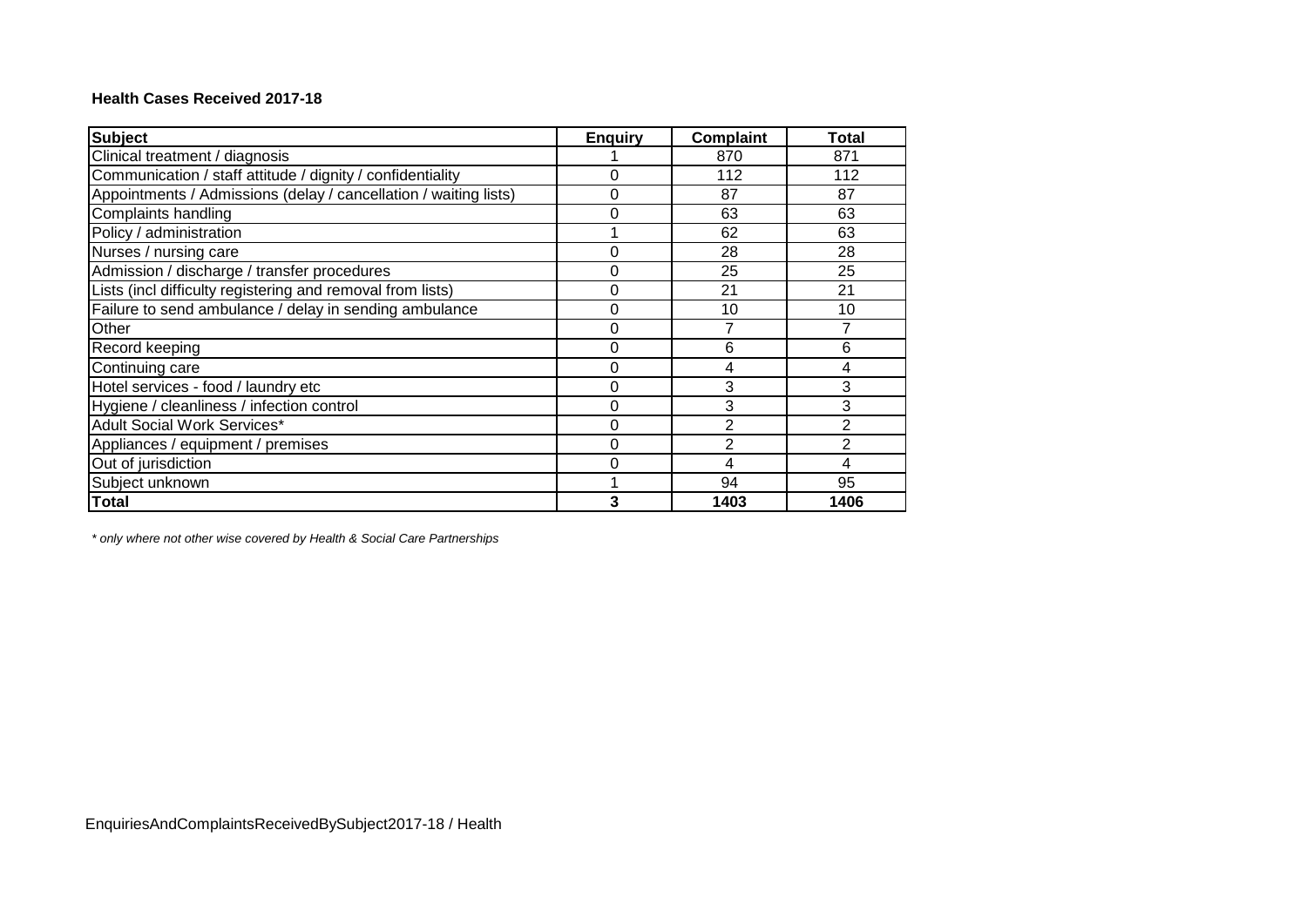**Joint Health & Social Care Cases Received 2017-18**

| <b>Subject Group</b>       | <b>Subject</b>                                                                    | <b>Enquiry</b> | <b>Complaint</b> | <b>Total</b>   |
|----------------------------|-----------------------------------------------------------------------------------|----------------|------------------|----------------|
| <b>HSCP - Health</b>       | Admission / discharge / transfer procedures                                       | 0              |                  |                |
|                            | Appointments / Admissions (delay / cancellation / waiting lists)                  | $\Omega$       | $\overline{2}$   | $\overline{2}$ |
|                            | Clinical treatment / Diagnosis                                                    | 0              | 10               | 10             |
|                            | Communication / staff attitude / dignity / confidentiality                        | $\Omega$       | 4                | 4              |
|                            | Complaints handling                                                               | 0              | 3                | 3              |
|                            | Nurses / Nursing Care                                                             | 0              |                  |                |
|                            | Other                                                                             | $\Omega$       |                  |                |
|                            | Policy / administration                                                           | $\Omega$       | 2                | $\overline{2}$ |
|                            | Record Keeping                                                                    | $\Omega$       | 2                | $\overline{2}$ |
| IHSCP - Prison Health Care | Clinical treatment / Diagnosis                                                    | $\Omega$       | 12               | 12             |
|                            | Complaints handling                                                               | 0              |                  |                |
|                            | Nurses / nursing care                                                             | $\Omega$       |                  |                |
|                            | Access to files and information                                                   | $\Omega$       |                  |                |
|                            | Aids for the disabled (incl blue badges) Chronically Sick & Disabled Acts 1970/72 | $\Omega$       | $\overline{2}$   | $\overline{2}$ |
|                            | Calls for general assistance                                                      | $\Omega$       | $\overline{2}$   | $\overline{2}$ |
|                            | Care in the community                                                             | $\Omega$       | 6                | 6              |
|                            | Child services and family support                                                 | 0              | 16               | 16             |
|                            | Communication / staff attitude / dignity / confidentiality                        | $\Omega$       | 16               | 16             |
|                            | Complaints handling (incl Social Work complaints procedures)                      | 0              | 9                | 9              |
|                            | Continuing care                                                                   | $\Omega$       | 4                | 4              |
|                            | Home helps / concessions / grants / charges for services                          | $\Omega$       | 11               | 11             |
|                            | Mental health issues                                                              | $\Omega$       |                  |                |
|                            | Other                                                                             | $\Omega$       | 1                |                |
|                            | Policy / administration                                                           | $\Omega$       | 10               | 10             |
| <b>HSCP - Social Work</b>  | Sheltered housing issues/residential homes                                        | $\Omega$       | 5                | 5              |
| Subject Unknown or Out Of  | Subject Unknown                                                                   | 0              | $\mathbf{2}$     | 2              |
| <b>Jurisdiction</b>        |                                                                                   |                |                  |                |
| Total                      |                                                                                   | 0              | 126              | 126            |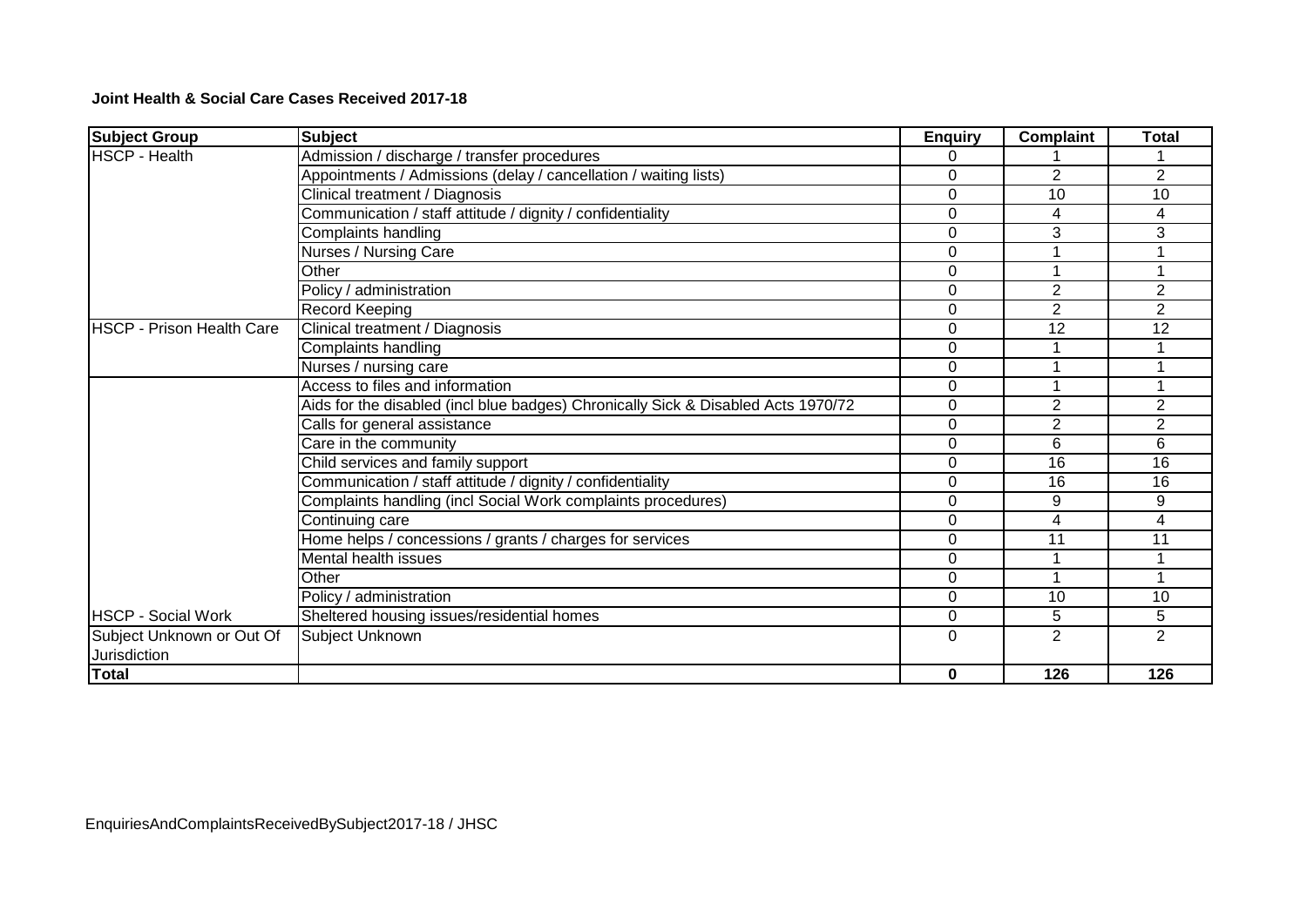# **Housing Association Cases Received 2017-18**

| <b>Subject</b>                                             | Enquiry     | Complaint      | Total |
|------------------------------------------------------------|-------------|----------------|-------|
| Repairs and maintenance                                    | 0           | 114            | 114   |
| Neighbour disputes and anti-social behaviour               | $\Omega$    | 41             | 41    |
| Policy / administration                                    | $\Omega$    | 40             | 40    |
| Complaints handling                                        | $\mathbf 0$ | 30             | 30    |
| Communication / staff attitude / dignity / confidentiality | 0           | 17             | 17    |
| Rent and/or service charges                                | $\Omega$    | 16             | 16    |
| Improvements and renovation                                |             | 14             | 15    |
| Applications / allocations / transfers / exchanges         |             | 12             | 13    |
| Estate management / open space / environment work          | 0           | 10             | 10    |
| <b>Right to Buy</b>                                        | 0           | 4              | 4     |
| Aids and adaptations                                       | 0           | $\overline{2}$ | 2     |
| Other                                                      | 0           |                |       |
| Pre-contractual or commercial matters                      | 0           |                |       |
| Sheltered housing and community care                       | $\Omega$    |                |       |
| Terminations of tenancy                                    | 0           |                |       |
| Out of jurisdiction                                        | $\Omega$    | 2              | 2     |
| Subject unknown                                            | 0           | 19             | 19    |
| <b>Total</b>                                               | 2           | 325            | 327   |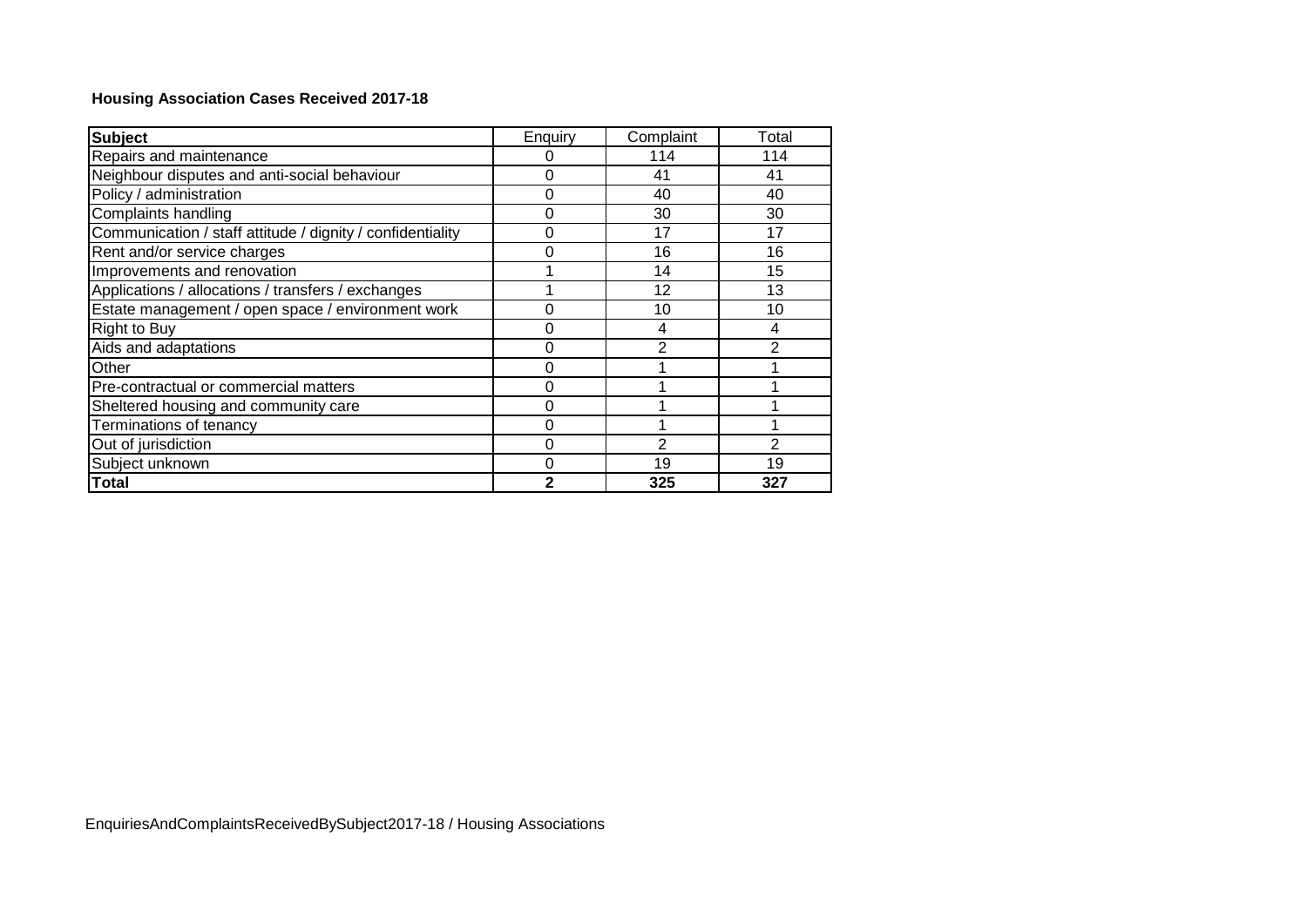# **Local Authority Cases Received 2017-18**

| <b>Subject Group</b>                        | <b>Enguiry</b> | <b>Complaint</b> | Total          |
|---------------------------------------------|----------------|------------------|----------------|
| Housing                                     |                | 316              | 317            |
| Social Work                                 |                | 254              | 255            |
| Education                                   | 0              | 151              | 151            |
| Planning                                    | 0              | 134              | 134            |
| Environmental Health & Cleansing            | 1              | 116              | 117            |
| Finance                                     | 0              | 112              | 112            |
| Roads & Transport                           | 0              | 104              | 104            |
| Legal & Admin                               | 0              | 71               | 71             |
| <b>Recreation &amp; Leisure</b>             | 0              | 24               | 24             |
| Land & Property                             | 0              | 17               | 17             |
| <b>Building Control</b>                     | 0              | 16               | 16             |
| Personnel                                   | 0              | 12               | 12             |
| <b>Welfare Fund - Community Care Grants</b> | 0              | 7                | 7              |
| Other                                       | 0              | 6                | 6              |
| <b>Consumer Protection</b>                  | 0              | 4                | 4              |
| <b>National Park Authorities</b>            | 0              | 4                | 4              |
| Fire & Police Boards                        | 0              | 3                | 3              |
| <b>Economic Development</b>                 | 0              | $\overline{2}$   | $\overline{2}$ |
| <b>Welfare Fund - Crisis Grants</b>         | 0              | $\overline{2}$   | $\overline{2}$ |
| Subject Unknown or Out Of Jurisdiction      | 1              | 119              | 120            |
| <b>Total</b>                                | 4              | 1,474            | 1,478          |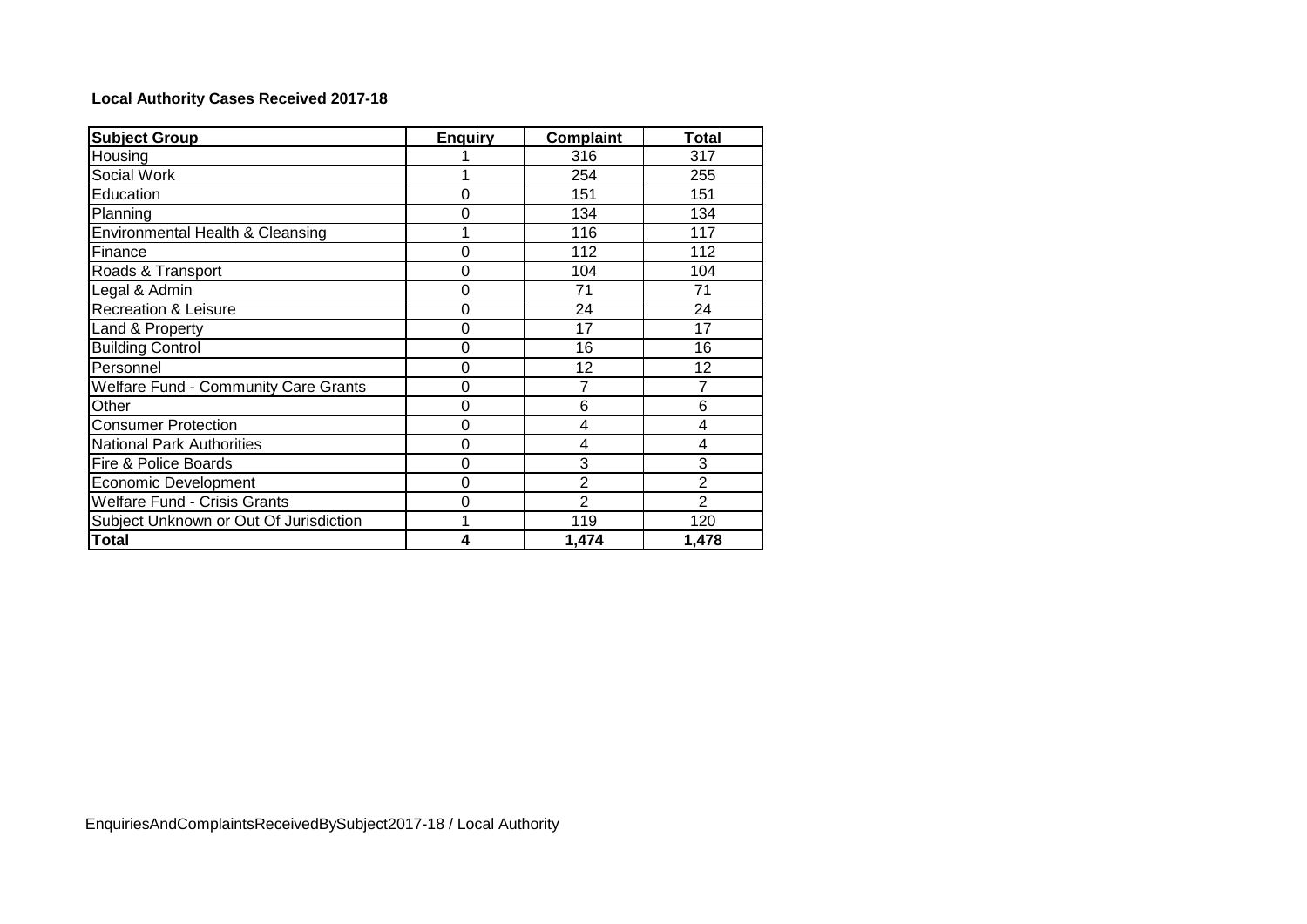### **Scottish Government and Devolved Administration Cases Received 2017-18**

#### **Cross-Border Public Authority**

| <b>Subject Group</b>                              | <b>Enguiry</b> | <b>Complaint</b> | Total |
|---------------------------------------------------|----------------|------------------|-------|
| Agriculture, environment, fishing & rural affairs |                |                  |       |
| <b>ISubiect unknown or Out of Jurisdiction</b>    |                |                  |       |
| lTotal                                            |                |                  |       |

### **Scottish Government & Scottish Administration**

| <b>Subject Group</b>                              | <b>Enquiry</b> | <b>Complaint</b> | <b>Total</b> |
|---------------------------------------------------|----------------|------------------|--------------|
| Prisons                                           |                | 275              | 275          |
| Courts administration                             | 0              | 35               | 35           |
| Justice                                           | $\Omega$       | 34               | 34           |
| <b>Financial matters</b>                          | 0              | 20               | 20           |
| Agriculture, environment, fishing & rural affairs | 0              | 6                | 6            |
| Planning                                          | 0              | 4                |              |
| Records                                           | ი              | 4                |              |
| Roads & transport                                 | 0              | 4                |              |
| Other                                             | 0              | 3                | 3            |
| Care & health                                     | ი              | 2                |              |
| Education                                         | 0              | 2                | 2            |
| Subject Unknown or Out Of Jurisdiction            | 0              | 14               | 14           |
| Total                                             |                | 403              | 403          |

### **Scottish Public Authority**

| <b>Subject Group</b>                              | <b>Enquiry</b> | <b>Complaint</b> | Total         |
|---------------------------------------------------|----------------|------------------|---------------|
| Commissioners & Ombudsmen                         |                | 17               | 17            |
| Care & health                                     | 0              | 12               | 12            |
| Education                                         | 0              | 9                | 9             |
| Agriculture, environment, fishing & rural affairs | 0              | 8                | 8             |
| <b>Financial matters</b>                          | 0              | 8                | 8             |
| Arts, culture, heritage, leisure, sport & tourism | 0              | 4                | 4             |
| Enterprise bodies                                 | 0              | 2                | $\mathcal{P}$ |
| Courts administration                             | 0              |                  |               |
| Governance                                        | 0              |                  |               |
| Justice                                           | 0              |                  |               |
| Other                                             | 0              |                  |               |
| Subject Unknown or Out Of Jurisdiction            | 0              | 5                | 5             |
| <b>Total</b>                                      | O              | 69               | 69            |
|                                                   |                |                  |               |
| <b>Scottish Government and Devolved</b>           | 0              | 474              | 474           |
| <b>Administration Total</b>                       |                |                  |               |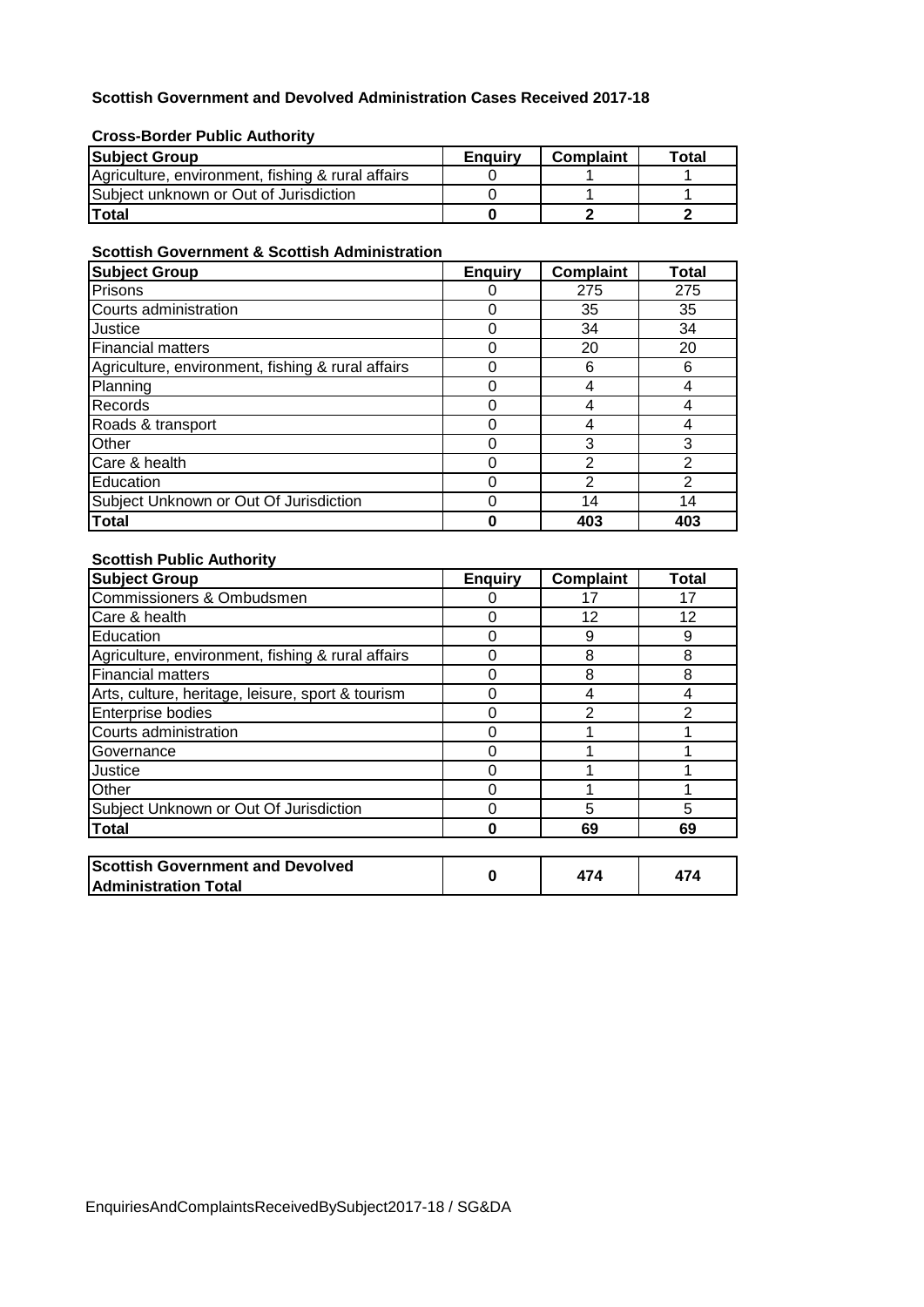### **Prison Cases Received 2017-18**

Note - these are also included in Scottish Administration figures

| <b>Subject Group</b>                               | <b>Enguiry</b> | Complaint | Total |
|----------------------------------------------------|----------------|-----------|-------|
| Security, control and progression                  |                | 34        | 34    |
| Leave from Prison (Including Home Detention Leave) |                | 32        | 32    |
| Health, Welfare and Religion                       | O              | 31        | 31    |
| <b>Privileges and Prisoners Property</b>           | 0              | 29        | 29    |
| <b>Discipline</b>                                  |                | 25        | 25    |
| Physical and Personal Environment                  |                | 22        | 22    |
| <b>Communication and Records</b>                   |                | 20        | 20    |
| Admission, Transfers and Discharge                 |                | 19        | 19    |
| Work, Education, Earnings and Recreation           | O              | 16        | 16    |
| <b>Supervision Levels</b>                          | 0              | 6         | 6     |
| Subject Unknown or Out Of Jurisdiction             |                | 41        | 41    |
| <b>Total</b>                                       |                | 275       | 275   |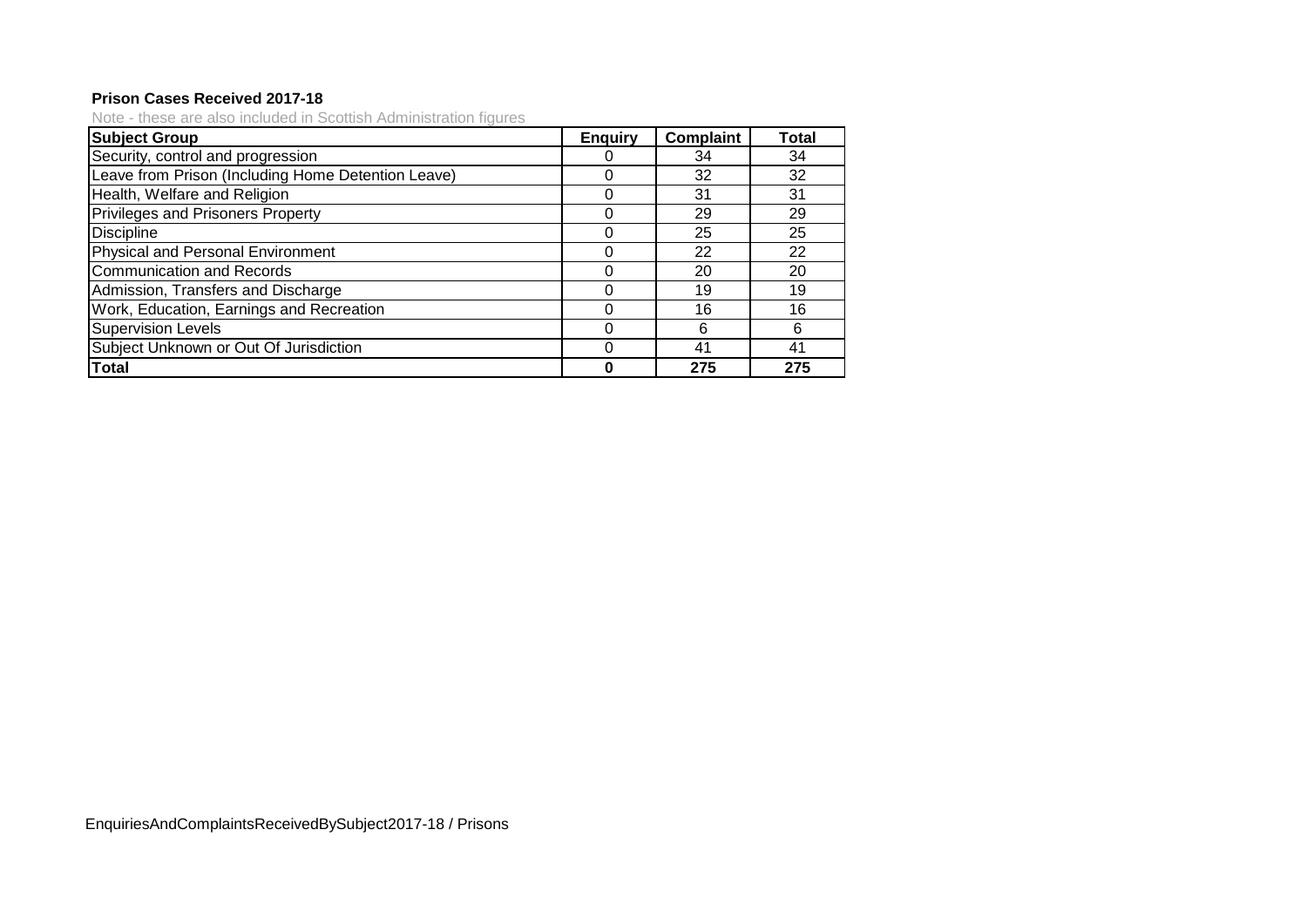### **Water Cases Received 2017-18**

| <b>Subject Group</b>                   | <b>Enquiry</b> | <b>Complaint</b> | Total |
|----------------------------------------|----------------|------------------|-------|
| <b>Billing and Charging</b>            |                | 61               | 61    |
| <b>Water Supply</b>                    |                | 13               | 13    |
| <b>Waste Water</b>                     |                | 5                | 5     |
| <b>Customer Service</b>                |                |                  |       |
| <b>New Connections</b>                 |                |                  |       |
| <b>Environmental Concerns</b>          |                |                  |       |
| Other                                  |                |                  |       |
| Subject Unknown or Out Of Jurisdiction |                |                  | g     |
| <b>Total</b>                           |                | 95               | 95    |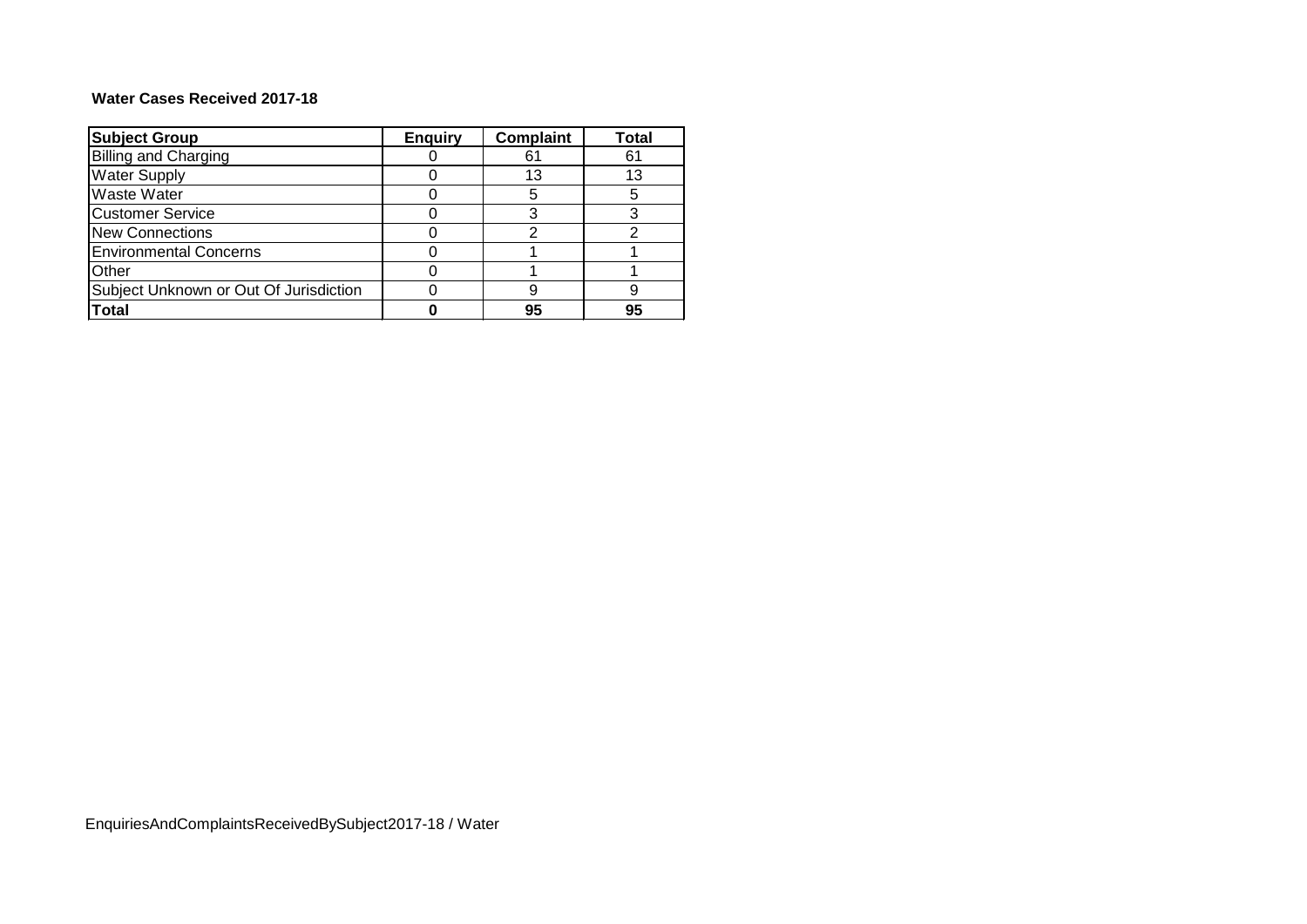### **Other Cases Received 2017-18**

| <b>Subject</b>                          | <b>Enquiry</b> | <b>Complaint</b> | <b>Total</b> |
|-----------------------------------------|----------------|------------------|--------------|
| Signposting - Premature                 | 360            |                  | 360          |
| Signposting - Out of Jurisdiction       | 534            |                  | 534          |
| Health - Clinical treatment / diagnosis |                |                  |              |
| Enquiry from Member of the Public       |                |                  |              |
| Out of Jurisdiction                     |                | 12               |              |
| Subject Unknown                         |                | 46               | 46           |
| <b>Total</b>                            | 895            | 59               | 954          |